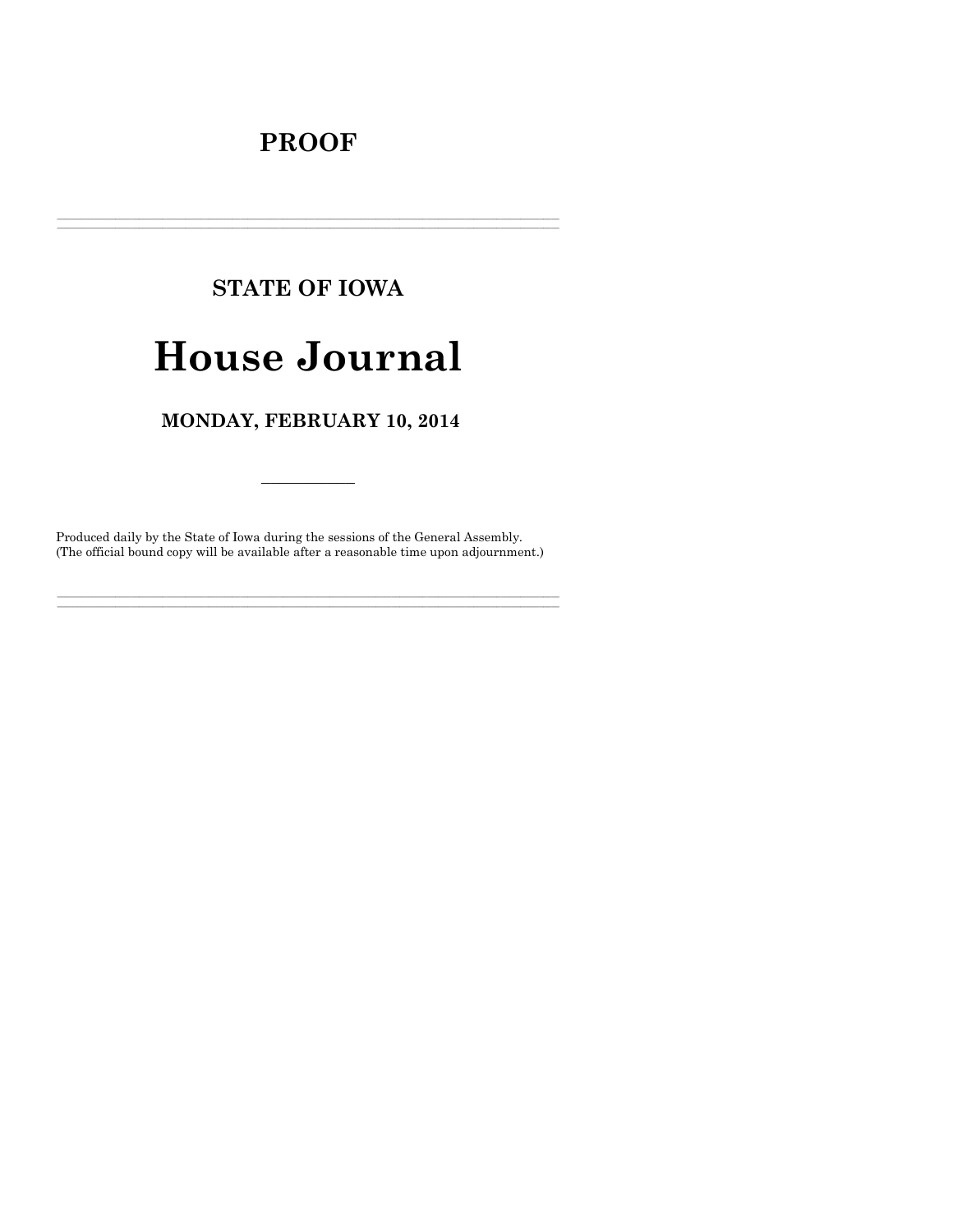# **JOURNAL OF THE HOUSE**

Twenty-ninth Calendar Day - Nineteenth Session Day

Hall of the House of Representatives Des Moines, Iowa, Monday, February 10, 2014

The House met pursuant to adjournment at 1:01 p.m., Speaker Paulsen in the chair.

Prayer was offered by Representative Hagenow of Polk County.

# PLEDGE OF ALLEGIANCE

The Pledge of Allegiance was led by Leo Bormann, Page from Davenport.

The Journal of Friday, February 7, 2014, was approved.

# INTRODUCTION OF BILLS

**[House File 2178,](http://coolice.legis.iowa.gov/Cool-ICE/default.asp?Category=billinfo&Service=Billbook&frame=1&GA=85&hbill=HF2178)** by Mascher, a bill for an act providing for midwife licensure and providing for a fee and a penalty, and including effective date provisions.

Read first time and referred to committee on **State Government.**

**[House File 2179,](http://coolice.legis.iowa.gov/Cool-ICE/default.asp?Category=billinfo&Service=Billbook&frame=1&GA=85&hbill=HF2179)** by committee on Education, a bill for an act relating to education by providing technical corrections to revise references and to adjust language to reflect current state school finance practices, revising references to an accrediting agency, reestablishing a rulemaking provision relating to the beginning teacher mentoring and induction program, and providing for disposition and sale of certain school district property.

Read first time and placed on the **calendar.**

**[House File 2180,](http://coolice.legis.iowa.gov/Cool-ICE/default.asp?Category=billinfo&Service=Billbook&frame=1&GA=85&hbill=HF2180)** by committee on Education, a bill for an act relating to transitional coaching authorizations issued by the board of educational examiners.

Read first time and placed on the **calendar.**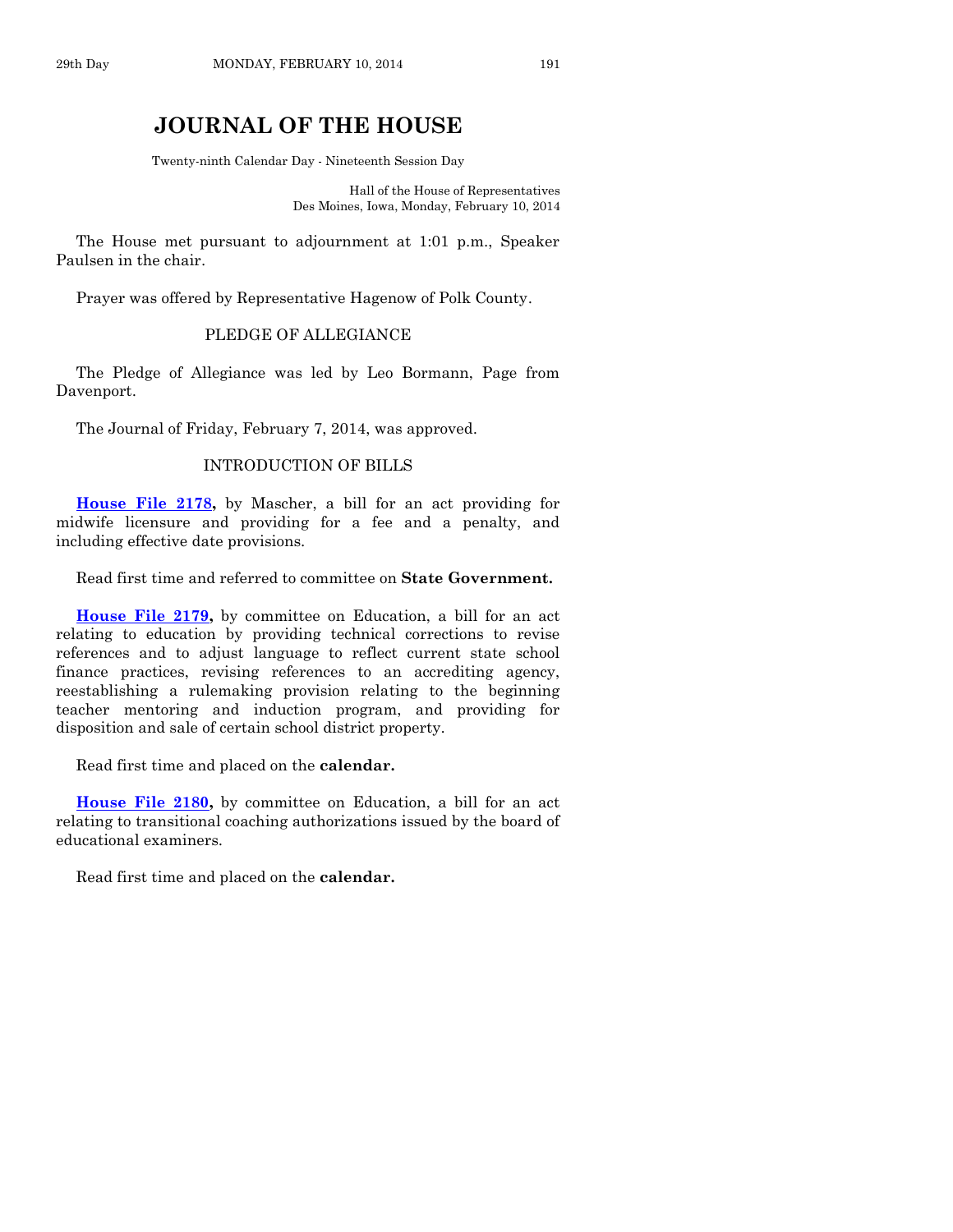**[House File 2181,](http://coolice.legis.iowa.gov/Cool-ICE/default.asp?Category=billinfo&Service=Billbook&frame=1&GA=85&hbill=HF2181)** by committee on Transportation, a bill for an act relating to the maximum weight of motor vehicles covered under the lemon law and including applicability provisions.

Read first time and placed on the **calendar.**

On motion by Upmeyer of Cerro Gordo, the House was recessed at 1:16 p.m., until 5:00 p.m.

# EVENING SESSION

The House reconvened at 6:12 p.m., Hagenow of Polk in the chair.

# INTRODUCTION OF BILLS

**[House Joint Resolution 2006,](http://coolice.legis.iowa.gov/Cool-ICE/default.asp?Category=billinfo&Service=Billbook&frame=1&GA=85&hbill=HJR2006)** by Anderson, a joint resolution proposing an amendment to the Constitution of the State of Iowa relating to the rights of a crime victim.

Read first time and referred to committee on **Judiciary.**

**[House File 2182,](http://coolice.legis.iowa.gov/Cool-ICE/default.asp?Category=billinfo&Service=Billbook&frame=1&GA=85&hbill=HF2182)** by Heaton, a bill for an act relating to the requirements for psychologist licensing.

Read first time and referred to committee on **Human Resources.**

**[House File 2183,](http://coolice.legis.iowa.gov/Cool-ICE/default.asp?Category=billinfo&Service=Billbook&frame=1&GA=85&hbill=HF2183)** by Wolfe and S. Olson, a bill for an act related to customers with delinquent accounts for the provision of wastewater, sewer system, storm water drainage system, or sewage treatment services by a city utility or city enterprise.

Read first time and referred to committee on **Local Government.**

**[House File 2184,](http://coolice.legis.iowa.gov/Cool-ICE/default.asp?Category=billinfo&Service=Billbook&frame=1&GA=85&hbill=HF2184)** by Wessel-Kroeschell, a bill for an act relating to duties of the school finance formula review committee by requiring a review of certain school district expenditures and including effective date provisions.

Read first time and referred to committee on **Education.**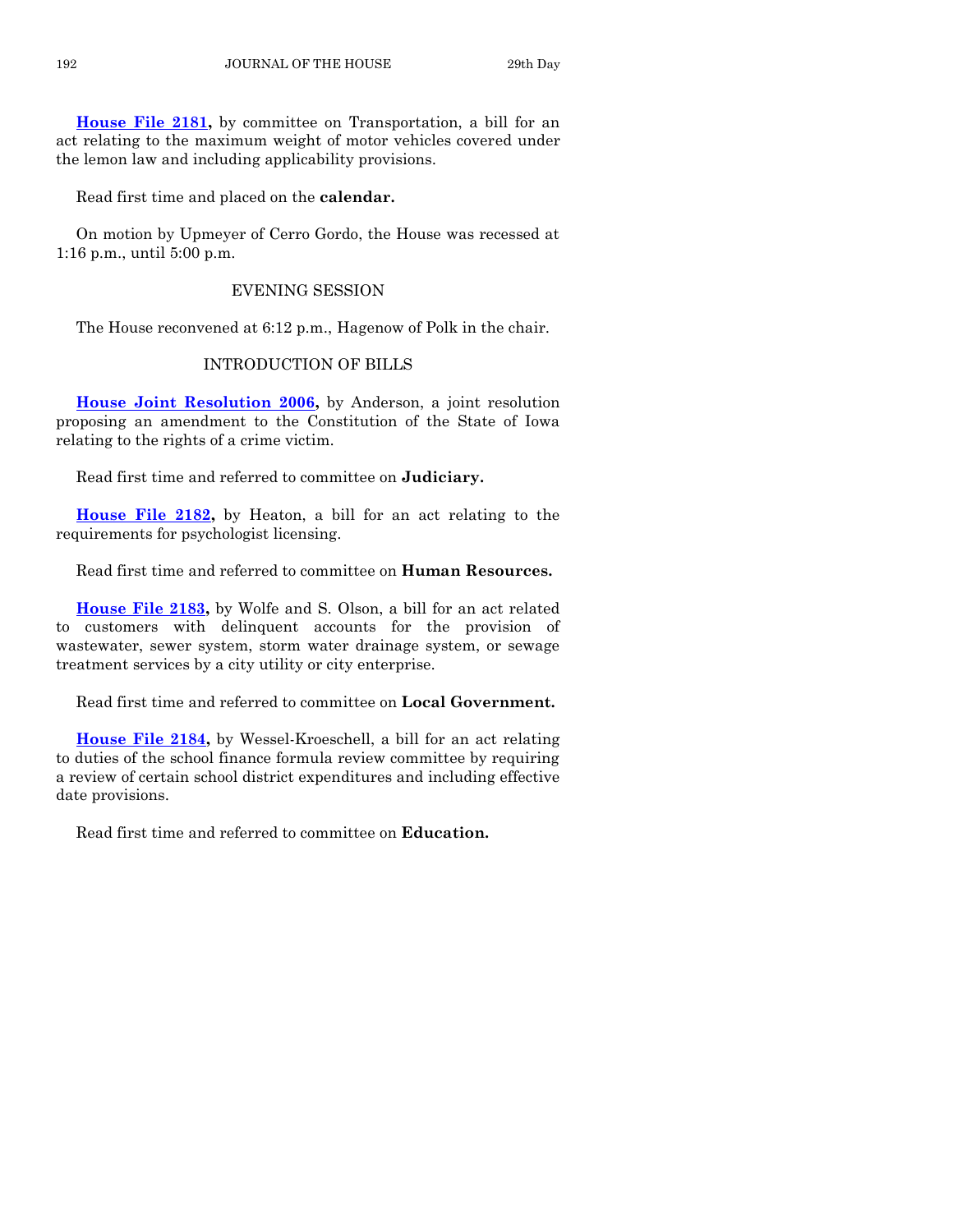**[House File 2185,](http://coolice.legis.iowa.gov/Cool-ICE/default.asp?Category=billinfo&Service=Billbook&frame=1&GA=85&hbill=HF2185)** by M. Smith, Gaskill, Abdul-Samad, Cohoon, Lensing, Winckler, Wessel-Kroeschell, Stutsman, Lundby, Steckman, Berry, H. Miller, Thede, Murphy, Staed, Bearinger, Ourth, Kearns, Anderson, Heddens, T. Taylor, Mascher, Jacoby, Hall, Gaines, Wood, Lykam, Meyer, Hunter, Kelley, Isenhart, Forbes, Dunkel, Kressig, Dawson, Riding, Muhlbauer, T. Olson, Hanson, Running-Marquardt, and Wolfe, a bill for an act relating to the development of a proposal to establish family courts in the judicial branch.

Read first time and referred to committee on **Judiciary.**

**[House File 2186,](http://coolice.legis.iowa.gov/Cool-ICE/default.asp?Category=billinfo&Service=Billbook&frame=1&GA=85&hbill=HF2186)** by committee on Human Resources, a bill for an act relating to the admission or retention of participants in an adult day services program.

Read first time and placed on the **calendar.**

**[House File 2187,](http://coolice.legis.iowa.gov/Cool-ICE/default.asp?Category=billinfo&Service=Billbook&frame=1&GA=85&hbill=HF2187)** by committee on Human Resources, a bill for an act relating to the Iowa health information network.

Read first time and placed on the **calendar.**

**[House File 2188,](http://coolice.legis.iowa.gov/Cool-ICE/default.asp?Category=billinfo&Service=Billbook&frame=1&GA=85&hbill=HF2188)** by Kaufmann, a bill for an act relating to classroom placement of multiple birth siblings by school districts.

Read first time and referred to committee on **Education.**

**[House File 2189,](http://coolice.legis.iowa.gov/Cool-ICE/default.asp?Category=billinfo&Service=Billbook&frame=1&GA=85&hbill=HF2189)** by Staed, a bill for an act relating to reimbursement rates for family foster care and related providers for the fiscal year beginning July 1, 2014.

Read first time and referred to committee on **Human Resources.**

**[House File 2190,](http://coolice.legis.iowa.gov/Cool-ICE/default.asp?Category=billinfo&Service=Billbook&frame=1&GA=85&hbill=HF2190)** by Staed, a bill for an act providing for the licensure of music therapists and providing for fees.

Read first time and referred to committee on **State Government.**

**House [File 2191,](http://coolice.legis.iowa.gov/Cool-ICE/default.asp?Category=billinfo&Service=Billbook&frame=1&GA=85&hbill=HF2191)** by Heartsill, a bill for an act requesting a legislative interim study committee relating to alcoholic beverage control licensing and regulation of breweries.

Read first time and referred to committee on **Commerce.**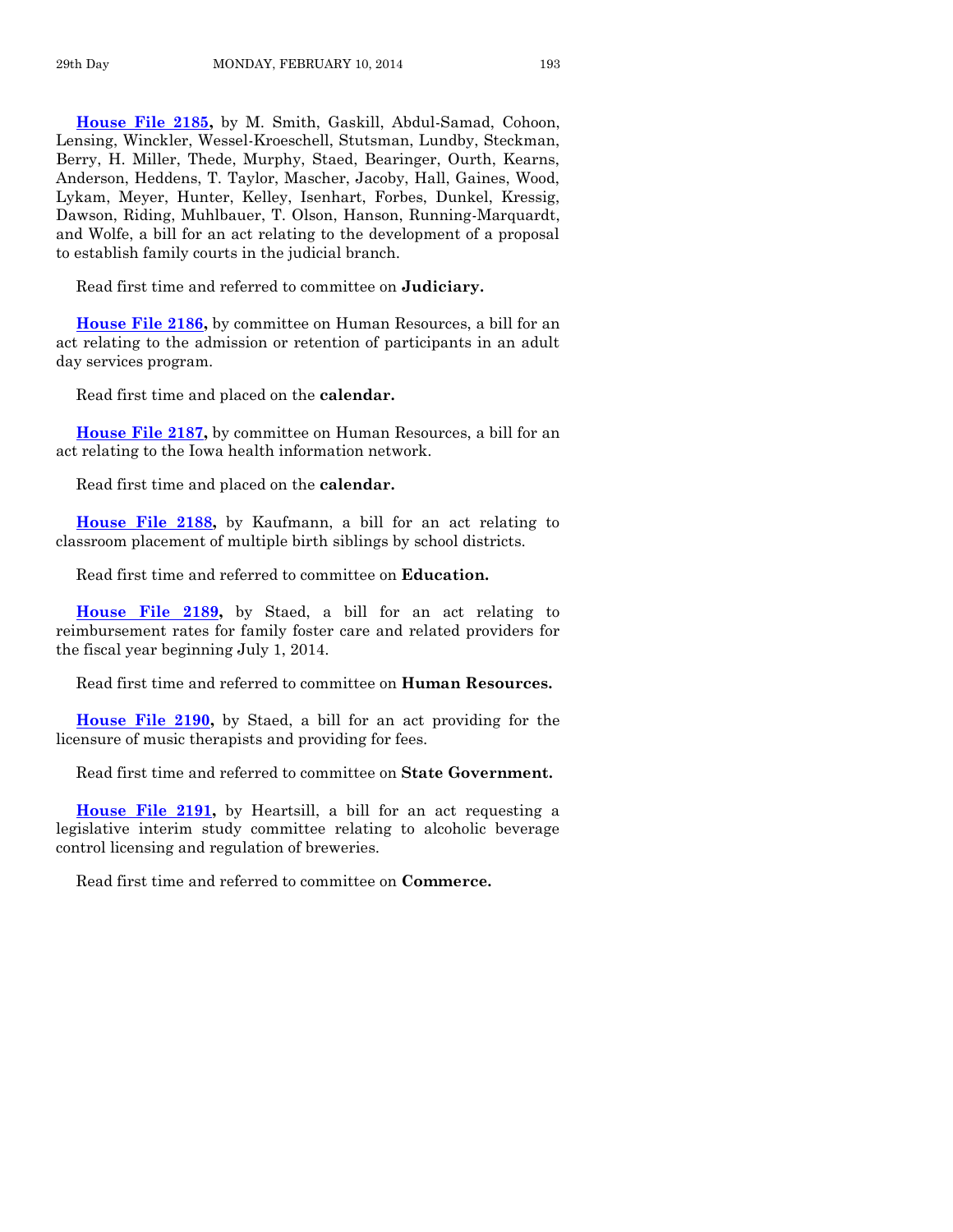**[House File 2192,](http://coolice.legis.iowa.gov/Cool-ICE/default.asp?Category=billinfo&Service=Billbook&frame=1&GA=85&hbill=HF2192)** by committee on Economic Growth, a bill for an act relating to rural water providers by making changes to water service requirements.

Read first time and placed on the **calendar.**

**[House File 2193,](http://coolice.legis.iowa.gov/Cool-ICE/default.asp?Category=billinfo&Service=Billbook&frame=1&GA=85&hbill=HF2193)** by committee on Education, a bill for an act providing for the establishment of an Iowa middle school extended learning time pilot project grant program.

Read first time and placed on the **calendar.**

**[House File 2194,](http://coolice.legis.iowa.gov/Cool-ICE/default.asp?Category=billinfo&Service=Billbook&frame=1&GA=85&hbill=HF2194)** by committee on Education, a bill for an act relating to requirements for the enactment of the state percent of growth and the categorical state percent of growth and including applicability provisions.

Read first time and placed on the **calendar.**

# SPONSOR ADDED

Murphy of Dubuque requested to be added as a sponsor of [House](http://coolice.legis.iowa.gov/Cool-ICE/default.asp?Category=billinfo&Service=Billbook&frame=1&GA=85&hbill=HF2166)  [File 2166.](http://coolice.legis.iowa.gov/Cool-ICE/default.asp?Category=billinfo&Service=Billbook&frame=1&GA=85&hbill=HF2166)

# SPONSOR WITHDRAWN

Staed of Linn requested to be withdrawn as a sponsor of **House File** [2055.](http://coolice.legis.iowa.gov/Cool-ICE/default.asp?Category=billinfo&Service=Billbook&frame=1&GA=85&hbill=HF2055)

# HOUSE STUDY BILL COMMITTEE ASSIGNMENTS

# **[H.S.B. 623](http://coolice.legis.iowa.gov/Cool-ICE/default.asp?Category=billinfo&Service=Billbook&frame=1&GA=85&hbill=HSB623) Commerce**

Relating to consumer lending transactions by modifying provisions applicable to certain loan charges and modifying designated monetary limits specified in the consumer credit code.

# **[H.S.B. 624](http://coolice.legis.iowa.gov/Cool-ICE/default.asp?Category=billinfo&Service=Billbook&frame=1&GA=85&hbill=HSB624) Economic Growth**

Relating to the administration of the historic preservation and cultural and entertainment district tax credit program by the department of cultural affairs, providing for fees, and including applicability provisions.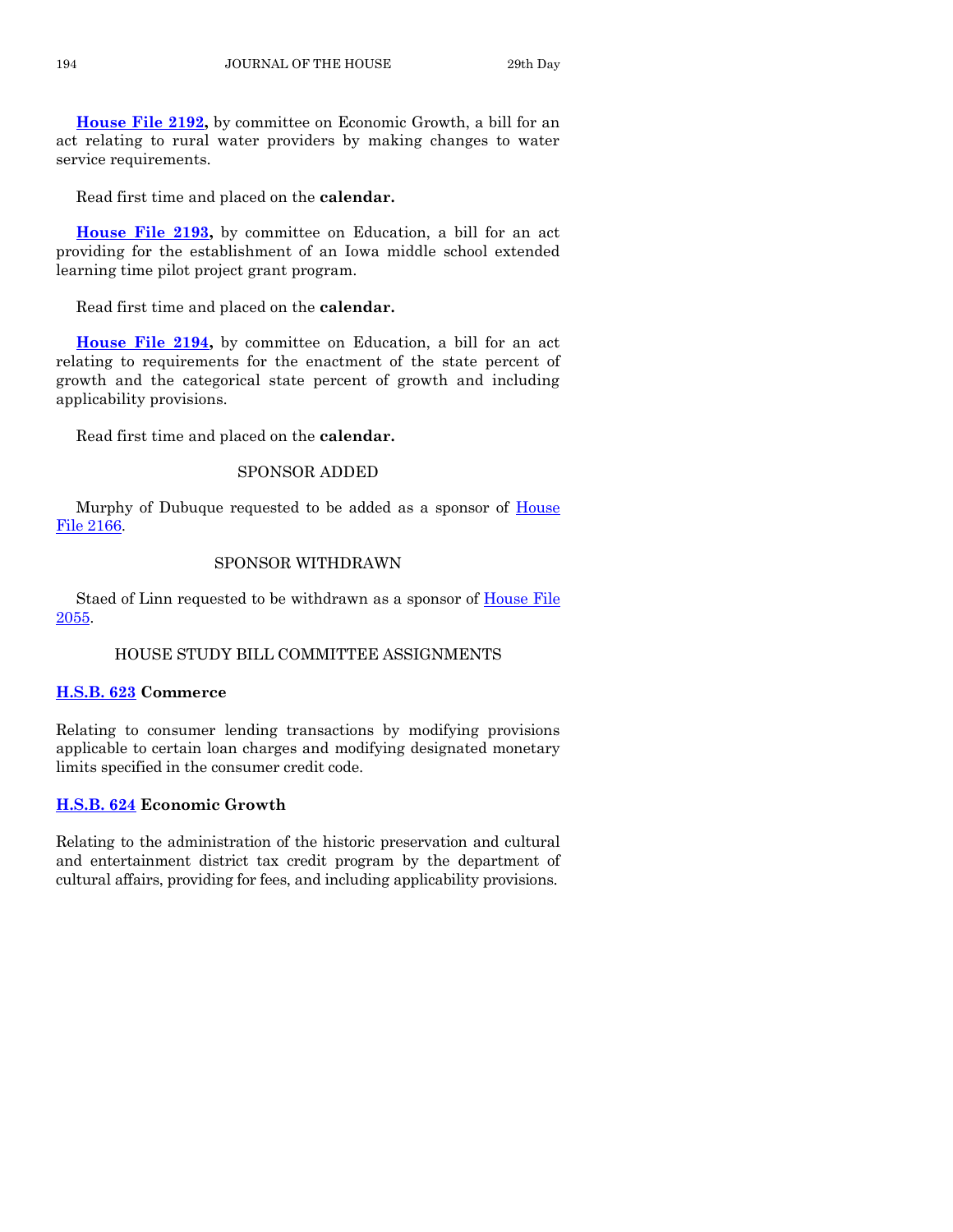# **[H.S.B. 625](http://coolice.legis.iowa.gov/Cool-ICE/default.asp?Category=billinfo&Service=Billbook&frame=1&GA=85&hbill=HSB625) Judiciary**

Creating the Iowa uniform power of attorney Act and providing penalties and including applicability provisions.

# **[H.S.B. 626](http://coolice.legis.iowa.gov/Cool-ICE/default.asp?Category=billinfo&Service=Billbook&frame=1&GA=85&hbill=HSB626) Local Government**

Relating to the period of time for issuing bonds by cities and counties for certain disaster-related purposes and including effective date provisions.

# **[H.S.B. 627](http://coolice.legis.iowa.gov/Cool-ICE/default.asp?Category=billinfo&Service=Billbook&frame=1&GA=85&hbill=HSB627) Local Government**

Related to special exceptions and variances from city zoning regulations.

# **[H.S.B. 628](http://coolice.legis.iowa.gov/Cool-ICE/default.asp?Category=billinfo&Service=Billbook&frame=1&GA=85&hbill=HSB628) Local Government**

Relating to the definitions of mobile home park in the Iowa Code chapters concerning property tax on manufactured and mobile homes and for purposes of residential landlord and tenant laws.

# **[H.S.B. 629](http://coolice.legis.iowa.gov/Cool-ICE/default.asp?Category=billinfo&Service=Billbook&frame=1&GA=85&hbill=HSB629) Judiciary**

Relating to pharmacy benefits management and the use, sharing, selling, rental, leasing, and dissemination of a covered individual's health information.

# **[H.S.B. 630](http://coolice.legis.iowa.gov/Cool-ICE/default.asp?Category=billinfo&Service=Billbook&frame=1&GA=85&hbill=HSB630) State Government**

Relating to the administration of elections and voter registration by modifying the close of registration prior to a primary election, requiring that absentee ballots be received before the polls close on election day, and allowing for changes to the envelopes provided to absentee voters.

# **[H.S.B. 631](http://coolice.legis.iowa.gov/Cool-ICE/default.asp?Category=billinfo&Service=Billbook&frame=1&GA=85&hbill=HSB631) Judiciary**

Relating to nonsubstantive code corrections.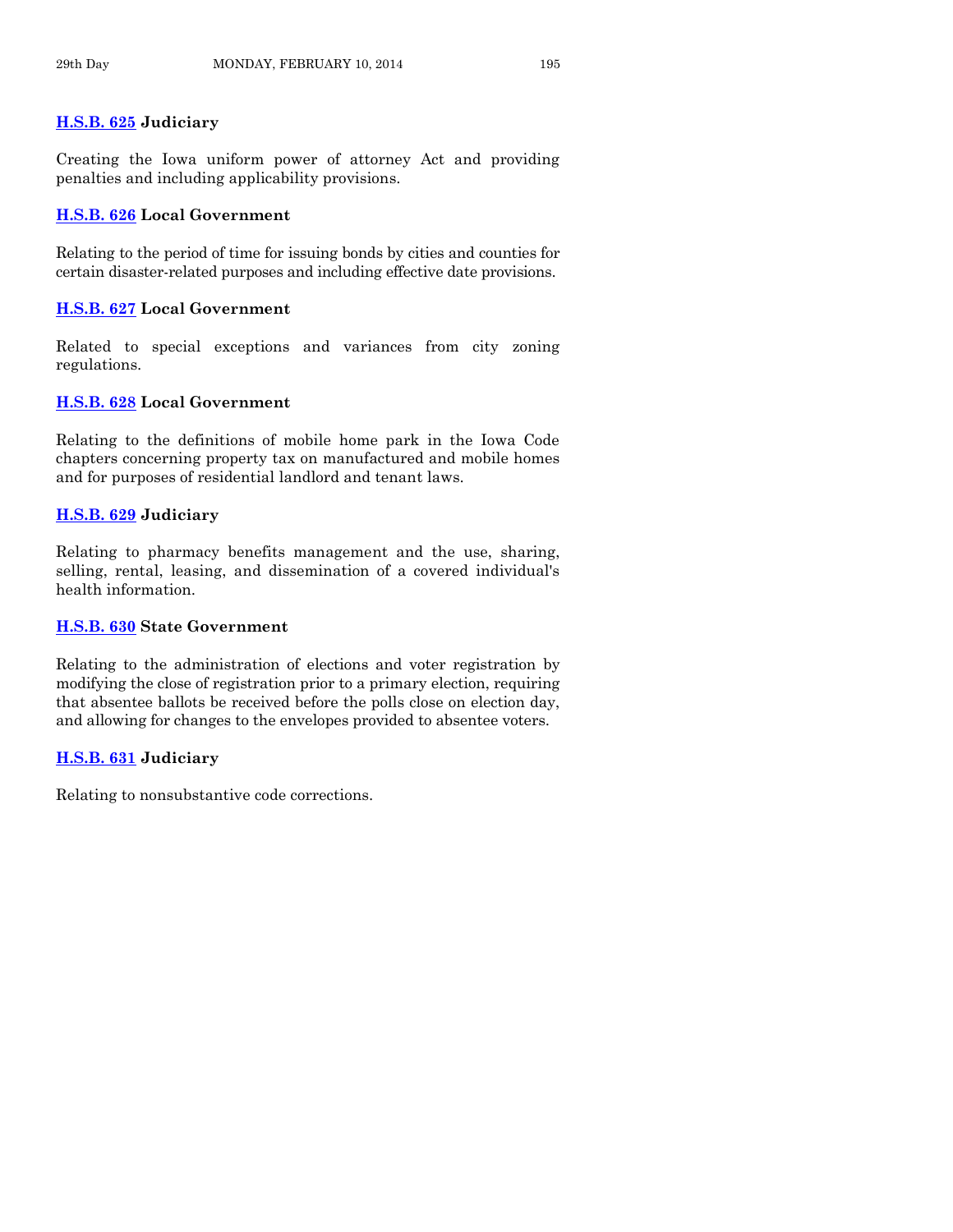# SUBCOMMITTEE ASSIGNMENTS

#### **[House File 2160](http://coolice.legis.iowa.gov/Cool-ICE/default.asp?Category=billinfo&Service=Billbook&frame=1&GA=85&hbill=HF2160)**

Human Resources: Forristall, Chair; Fry and Murphy.

#### **[House File 2163](http://coolice.legis.iowa.gov/Cool-ICE/default.asp?Category=billinfo&Service=Billbook&frame=1&GA=85&hbill=HF2163)**

Human Resources: Forristall, Chair; Fry and Hunter.

#### **[House File 2168](http://coolice.legis.iowa.gov/Cool-ICE/default.asp?Category=billinfo&Service=Billbook&frame=1&GA=85&hbill=HF2168)**

Human Resources: Forristall, Chair; Fry and Murphy.

#### **[House File 2178](http://coolice.legis.iowa.gov/Cool-ICE/default.asp?Category=billinfo&Service=Billbook&frame=1&GA=85&hbill=HF2178)**

State Government: Watts, Chair; Grassley and Mascher.

#### **[Senate File 293](http://coolice.legis.iowa.gov/Cool-ICE/default.asp?Category=billinfo&Service=Billbook&frame=1&GA=85&hbill=SF293) Reassigned**

State Government: Koester, Chair; Bacon and Steckman.

#### HOUSE STUDY BILL SUBCOMMITTEE ASSIGNMENTS

#### **[House Study Bill 120](http://coolice.legis.iowa.gov/Cool-ICE/default.asp?Category=billinfo&Service=Billbook&frame=1&GA=85&hbill=HSB120) Reassigned**

Judiciary: Heartsill, Chair; Anderson and Windschitl.

#### **[House Study Bill 165](http://coolice.legis.iowa.gov/Cool-ICE/default.asp?Category=billinfo&Service=Billbook&frame=1&GA=85&hbill=HSB165) Reassigned**

Judiciary: Windschitl, Chair; Dawson and Worthan.

#### **[House Study Bill 622](http://coolice.legis.iowa.gov/Cool-ICE/default.asp?Category=billinfo&Service=Billbook&frame=1&GA=85&hbill=HSB622)**

State Government: Costello, Chair; Hagenow and Prichard.

#### **[House Study Bill 623](http://coolice.legis.iowa.gov/Cool-ICE/default.asp?Category=billinfo&Service=Billbook&frame=1&GA=85&hbill=HSB623)**

Commerce: J. Smith, Chair; Dawson and Fisher.

#### **[House Study Bill 624](http://coolice.legis.iowa.gov/Cool-ICE/default.asp?Category=billinfo&Service=Billbook&frame=1&GA=85&hbill=HSB624)**

Economic Growth: Hanusa, Chair; Jorgensen and Thomas.

#### **[House Study Bill 625](http://coolice.legis.iowa.gov/Cool-ICE/default.asp?Category=billinfo&Service=Billbook&frame=1&GA=85&hbill=HSB625)**

Judiciary: Gustafson, Chair; Alons and Oldson.

#### **[House Study Bill 626](http://coolice.legis.iowa.gov/Cool-ICE/default.asp?Category=billinfo&Service=Billbook&frame=1&GA=85&hbill=HSB626)**

Local Government: Stanerson, Chair; Forbes and Hanusa.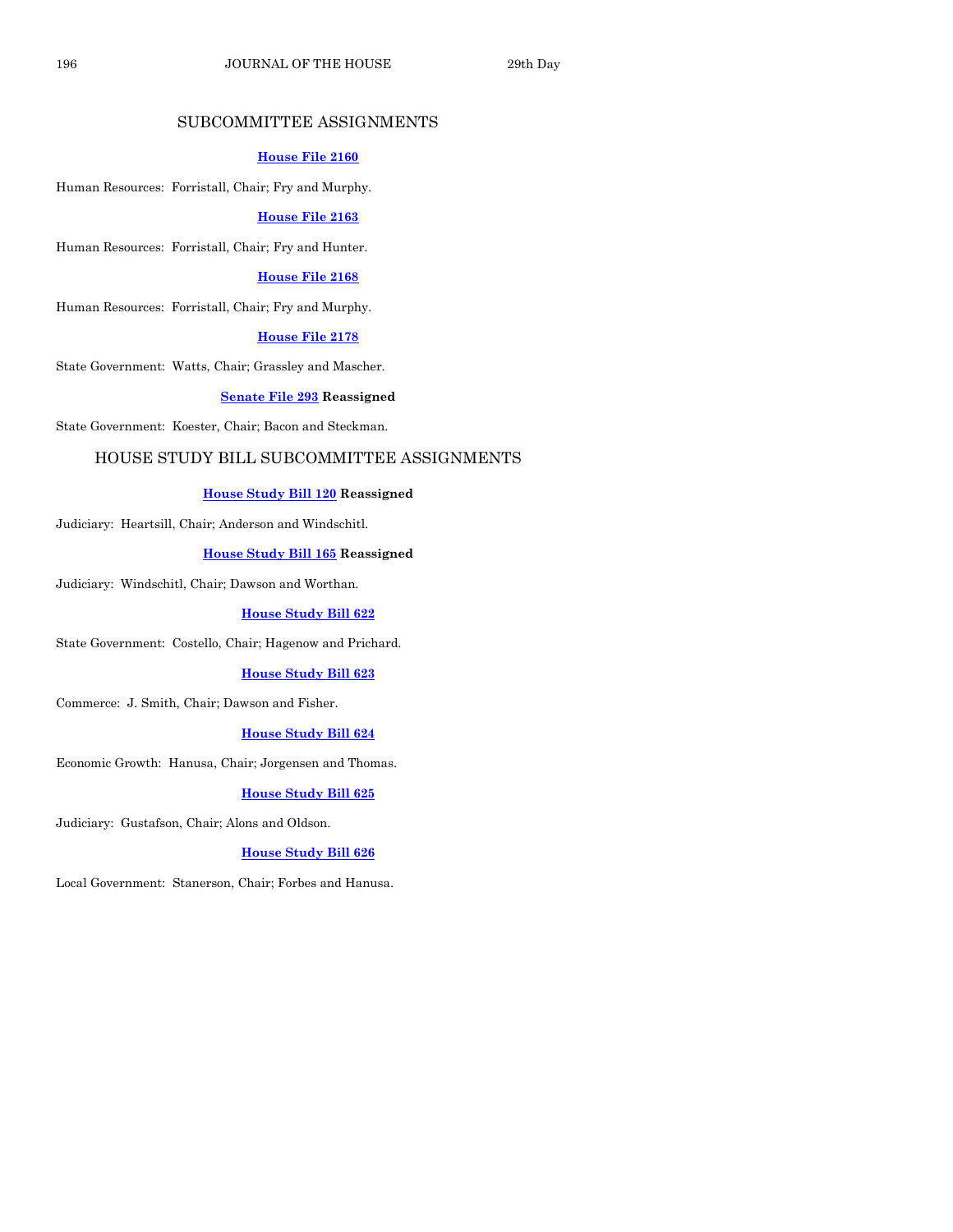#### **[House Study Bill 627](http://coolice.legis.iowa.gov/Cool-ICE/default.asp?Category=billinfo&Service=Billbook&frame=1&GA=85&hbill=HSB627)**

Local Government: Pettengill, Chair; Rayhons and Riding.

**[House Study Bill 628](http://coolice.legis.iowa.gov/Cool-ICE/default.asp?Category=billinfo&Service=Billbook&frame=1&GA=85&hbill=HSB628)**

Local Government: Sheets, Chair; Heartsill and Staed.

#### **[House Study Bill 630](http://coolice.legis.iowa.gov/Cool-ICE/default.asp?Category=billinfo&Service=Billbook&frame=1&GA=85&hbill=HSB630)**

State Government: Hagenow, Chair; Stanerson and Winckler.

#### COMMITTEE RECOMMENDATIONS

MR. SPEAKER: The Chief Clerk of the House respectfully reports that the following committee recommendations have been received and are on file in the office of the Chief Clerk:

#### CARMINE BOAL Chief Clerk of the House

#### COMMITTEE ON COMMERCE

**Committee Bill** (Formerly [House Study Bill 535\)](http://coolice.legis.iowa.gov/Cool-ICE/default.asp?Category=billinfo&Service=Billbook&frame=1&GA=85&hbill=HSB535), relating to standard valuation and standard forfeiture provisions for life insurance policies or contracts and including applicability provisions.

Fiscal Note: **No**

Recommendation: **Do Pass** February 10, 2014.

**Committee Bill** (Formerly [House Study Bill 536\)](http://coolice.legis.iowa.gov/Cool-ICE/default.asp?Category=billinfo&Service=Billbook&frame=1&GA=85&hbill=HSB536), relating to the regulation of insurance company holding systems and providing assessments and penalties.

Fiscal Note: **No**

Recommendation: **Do Pass** February 10, 2014.

**Committee Bill** (Formerly [House Study Bill 537\)](http://coolice.legis.iowa.gov/Cool-ICE/default.asp?Category=billinfo&Service=Billbook&frame=1&GA=85&hbill=HSB537), relating to various matters involving insurance and the insurance division of the department of commerce and including applicability provisions.

Fiscal Note: **No**

Recommendation: **Do Pass** February 10, 2014.

**Committee Bill** (Formerly [House Study Bill 568\)](http://coolice.legis.iowa.gov/Cool-ICE/default.asp?Category=billinfo&Service=Billbook&frame=1&GA=85&hbill=HSB568), relating to federal home loan bank rights regarding collateral pledged by insurer-members.

Fiscal Note: **No**

Recommendation: **Amend and Do Pass** February 10, 2014.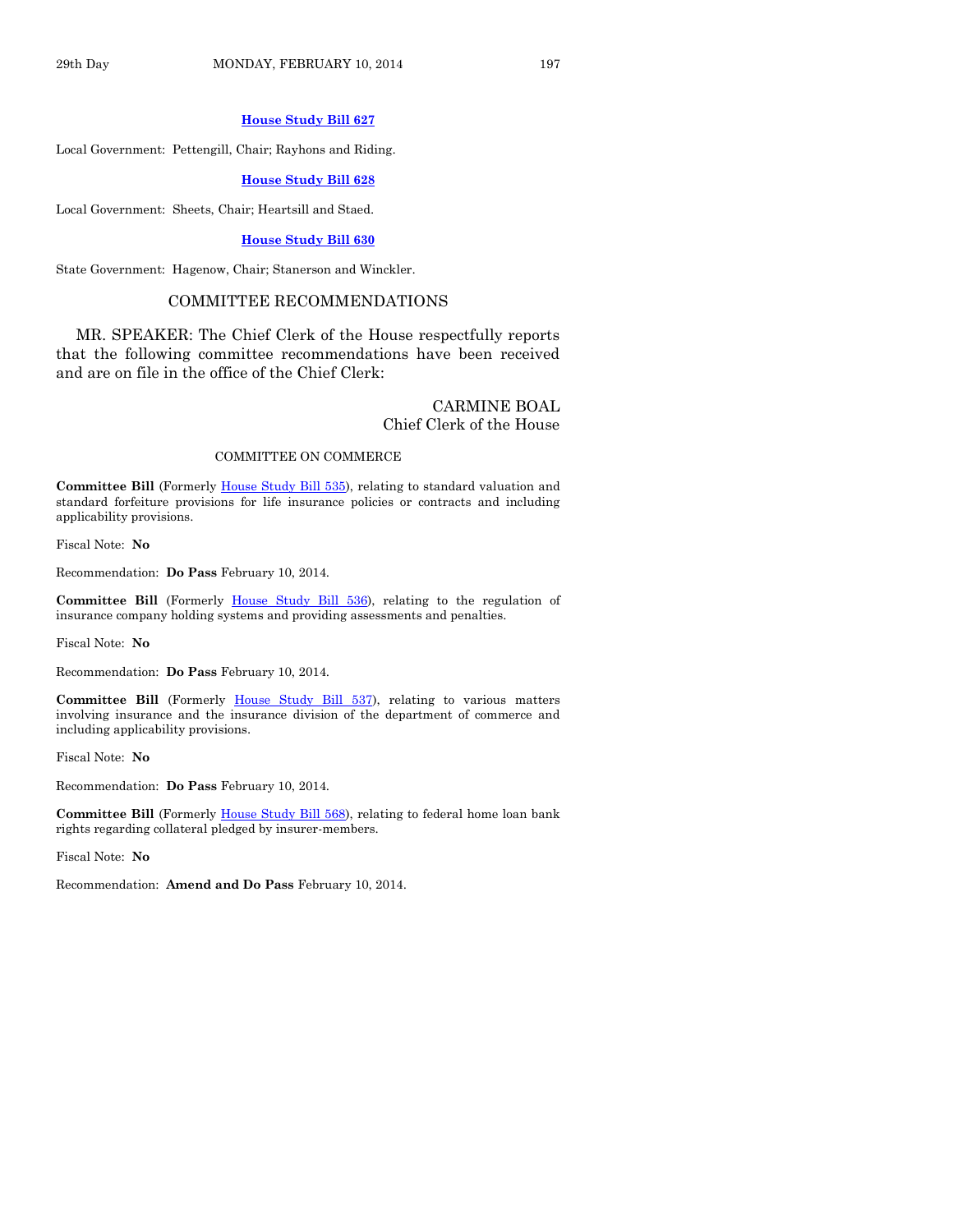## COMMITTEE ON EDUCATION

Committee Bill (Formerly [House Study Bill 607\)](http://coolice.legis.iowa.gov/Cool-ICE/default.asp?Category=billinfo&Service=Billbook&frame=1&GA=85&hbill=HSB607), relating to requirements for the enactment of the state percent of growth and the categorical state percent of growth and including applicability provisions.

Fiscal Note: **No**

Recommendation: **Do Pass** February 10, 2014.

#### COMMITTEE ON LABOR

Committee Bill (Formerly [House Study Bill 601\)](http://coolice.legis.iowa.gov/Cool-ICE/default.asp?Category=billinfo&Service=Billbook&frame=1&GA=85&hbill=HSB601), relating to conformity with federal law concerning the voluntary shared work program under the state unemployment insurance law and including applicability provisions.

Fiscal Note: **No**

Recommendation: **Do Pass** February 10, 2014.

#### COMMITTEE ON LOCAL GOVERNMENT

**[House File 642,](http://coolice.legis.iowa.gov/Cool-ICE/default.asp?Category=billinfo&Service=Billbook&frame=1&GA=85&hbill=HF642)** a bill for an act requiring the county commissioner of elections to provide notice following receipt of a motion adopted by a local government requesting a ballot proposition concerning the imposition of the local sales and services tax.

Fiscal Note: **No**

Recommendation: **Amend and Do Pass with amendment H–[8005](http://coolice.legis.iowa.gov/Cool-ICE/default.asp?Category=billinfo&Service=Billbook&frame=1&GA=85&hbill=H8005)** February 4, 2014.

## AMENDMENTS FILED

| H-8004              | H.F. | 2108 | Sands of Louisa               |
|---------------------|------|------|-------------------------------|
| $H - 8005$          | H.F. | 642  | Committee on Local Government |
| $H - 8006$          | H.F. | 2109 | <b>Baltimore of Boone</b>     |
| $H - 8007$          | H.F. | 2109 | T. Olson of Linn              |
| Abdul-Samad of Polk |      |      | Anderson of Polk              |
| Berry of Black Hawk |      |      | Gaines of Polk                |
| Gaskill of Wapello  |      |      | Hall of Woodbury              |
| Hanson of Jefferson |      |      | Heddens of Story              |
| Jacoby of Johnson   |      |      | Kearns of Lee                 |
| Kelley of Jasper    |      |      | Lensing of Johnson            |
| Mascher of Johnson  |      |      | H. Miller of Webster          |
| Oldson of Polk      |      |      | Prichard of Floyd             |
| Staed of Linn       |      |      | Steckman of Cerro Gordo       |
| $H - 8008$          | H.F. | 2109 | Ruff of Clayton               |
| Abdul-Samad of Polk |      |      | Anderson of Polk              |
|                     |      |      |                               |